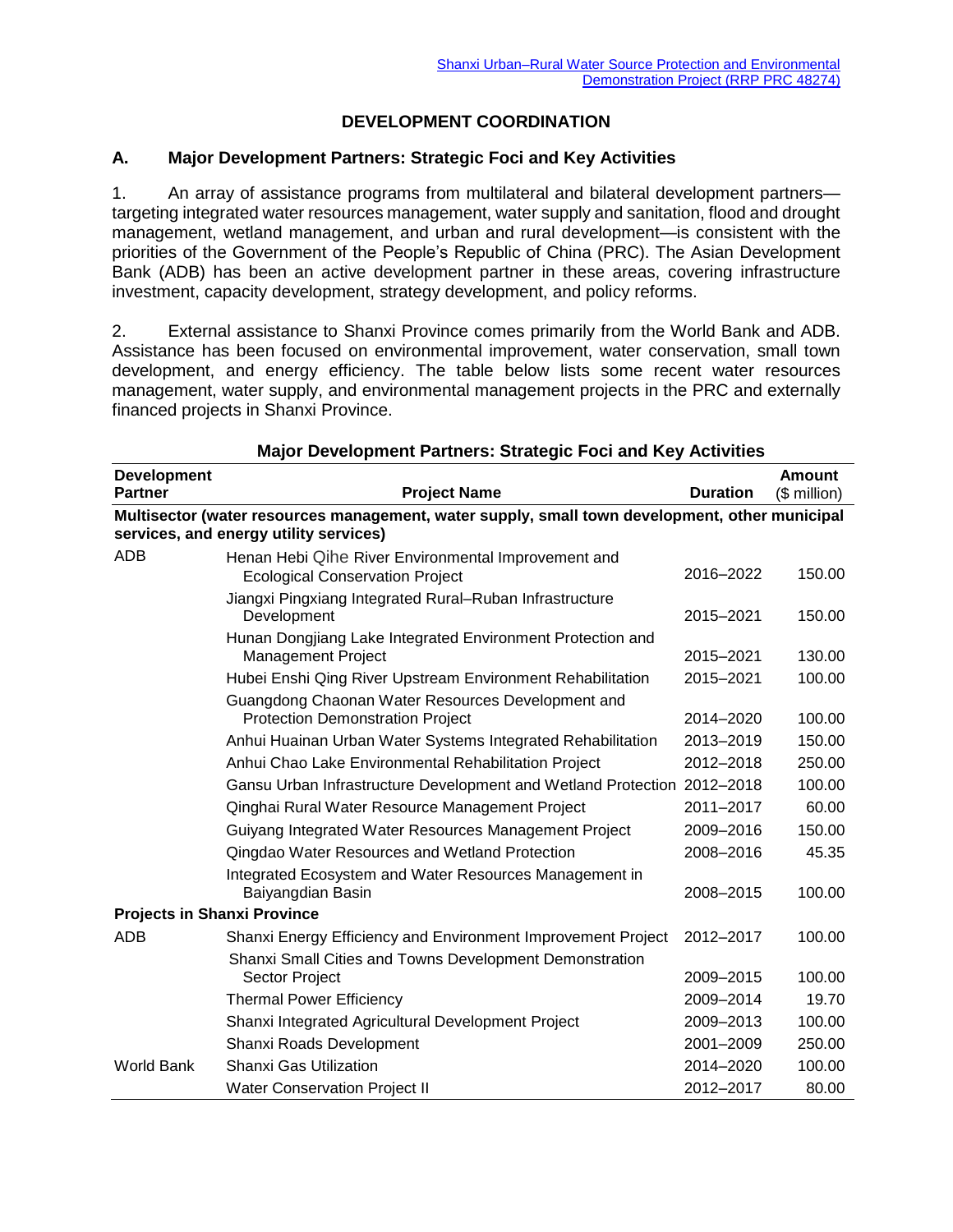| Provincial Energy Efficiency Scale-up Program       | 2011-2016 | 13.39  |
|-----------------------------------------------------|-----------|--------|
| Taiyuan Urban Transport Project                     | 2010-2014 | 150.00 |
| Shanxi Coal Bed Methane Development and Utilization | 2009-2016 | 80.00  |
| Shanxi Environment Improvement                      | 1999-2005 | 100.00 |
| <b>Smallholder Cattle Development Project</b>       | 1999-2005 | 93.50  |

ADB = Asian Development Bank. Sources: ADB estimates.

### **B. Institutional Arrangements and Processes for Development Coordination**

3. ADB is committed to sharing sector information and experiences in partnership with its developing member countries and other development agencies. In line with its support for the 2005 Paris Declaration and the 2008 Accra Agenda for Action, ADB has been harmonizing its policies, procedures, and practices with its key development partners through parallel implementation structures, technical working groups, and joint missions. In addition, ADB has been supporting global and regional efforts to enhance aid effectiveness.

4. The national government coordinates development assistance through the Ministry of Finance, the National Development and Reform Commission, and/or other ministries as lead coordinating agencies to work with each organization. These agencies work together to ensure that the PRC's Thirteenth Five-Year Plan on National Economic and Social Development, 2016– 2020 serves the PRC's needs, and suits the interests and expertise of each organization.<sup>1</sup> All the development partners are requested to align their operations to support the implementation of a national development strategy as set out in the PRC's Thirteenth Five-Year Plan on National Economic and Social Development, 2016–2020 (footnote 1). Moreover, the China Council for International Cooperation on Environment and Development works to ensure that the five-year plans are adhered to, with particular relevance to the PRC's ecological needs.

5. At the provincial level, the Shanxi Provincial Development and Reform Commission and the Shanxi Provincial Finance Department coordinate the support provided by development partners. Requests for development assistance from local governments are matched to the needs and prioritized according to the strategies of different development partners. In consultation with the Ministry of Finance and the National Development and Reform Commission, the development partners establish areas of mutual interest; and make decisions on the project pipelines in line with the country partnership strategy.

6. ADB and other development partners meet and work together formally and informally to share information and discuss common interests. ADB works formally and informally with nongovernment organizations and other civil society stakeholders. By building links between the national government and civil society stakeholders, ADB can help mobilize all parties' strengths while improving its own effectiveness; and reinforce government efforts to strengthen the role of the civil society stakeholders. ADB's resident mission in the PRC plays a key role in harnessing lessons from project design and implementation, and shares these with the government and other development partners through regular exchanges.

## **C. Achievements and Issues**

7. Coordination between major development partners is being strengthened to support the PRC's five-year plans, strategic master plans, public awareness and education, financial and

 $\overline{a}$ <sup>1</sup> Government of the People's Republic of China. 2016. *Thirteenth Five-Year Plan on National Economic and Social Development.* Beijing.